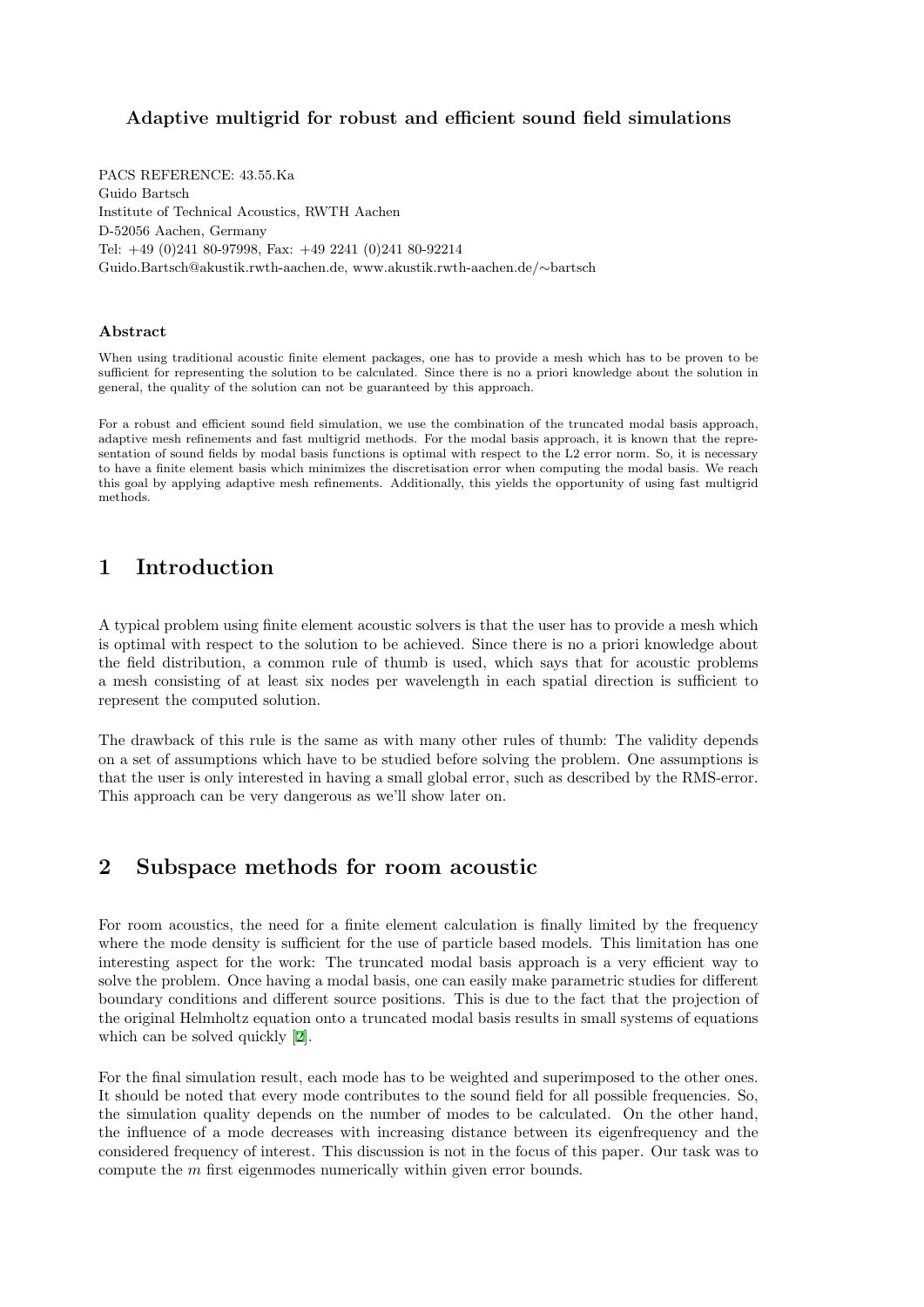Interior acoustics simulation based on wave theory means to find solutions of the boundary value problem [\[4](#page-5-1)]:

<span id="page-1-0"></span>
$$
\Delta p + k^2 p = 0 \quad \text{in} \quad \Omega \tag{1}
$$

$$
\frac{\partial p}{\partial n} + i k \rho_0 c v_n = 0 \quad \text{on} \quad \Gamma_1 \tag{2}
$$

$$
\frac{\partial p}{\partial n} + i k \rho_0 c A_n p = 0 \quad \text{on} \quad \Gamma_2 \tag{3}
$$

and 
$$
\int_{\Omega} p \, d\Omega = 0 \tag{4}
$$

were k is the wave number as a parameter,  $\Omega$  is the field-domain and  $\Gamma = \Gamma_1 + \Gamma_2$  its boundary.  $\rho_0$  denotes the mass density and c the sound velocity of the fluid.  $A_n$  is the wall-admittance and  $v_n$  is the normal velocity as the driving force.

After transforming the problem([1\)](#page-1-0) to([4\)](#page-1-0) into its weak formulation and making a Galerkin ansatz, the problem reduces to a m-dimensional system of linear equations:

$$
(S + i k C - k2 M) x = -i k f \tag{5}
$$

where  $S$  is the so called stiffness matrix,  $C$  the damping matrix,  $M$  the mass matrix,  $x$  the coefficient vector and f the acoustic force vector. Due to the orthogonality of the eigenfunctions, the approximation error  $\epsilon_m = p - p_m$  takes its minimum in the mean square. Thus, the quality of our sound field calculation only depends on the number of eigenmodes building the modal space.

## 3 Rectangular room as a simple test case

The rectangular room can be seen as perfect test case for acoustic solvers, since the analytic solution is well known. In case of rigid walls  $(A_n = 0)$  and the absence of any driving force  $(v_n = 0)$  the problem [\(1](#page-1-0)) to [\(4](#page-1-0)) reduces to

<span id="page-1-2"></span>
$$
\Delta p + k^2 p = 0 \quad \text{in} \quad \Omega, \tag{6}
$$

$$
\frac{\partial p}{\partial n} = 0 \quad \text{on} \quad \Gamma \tag{7}
$$

or the matrix eigenvalue problem

<span id="page-1-1"></span>
$$
(S - k2M)x = 0
$$
\n(8)

respectively,

For the rectangular room, the modes can be determined by

$$
\frac{\varphi_{lmn}}{\sqrt{X}} = \cos\left(\frac{l\pi x}{L_x}\right)\cos\left(\frac{m\pi y}{L_y}\right)\cos\left(\frac{n\pi z}{L_z}\right) \tag{9}
$$

Here,  $L_x$ ,  $L_y$  and  $L_z$  are the physical dimensions of the room and X is a standardization constant which can be computed by

$$
X = \frac{1}{L_x L_y L_z} \cdot \begin{cases} 1: l = m = n = 0 \\ 2: \text{ exactly one index } \neq 0 \\ 4: \text{ exactly two indices } \neq 0 \\ 8: \text{ all indices } \neq 0 \end{cases}
$$
(10)

The eigenfrequencies  $f_{lmn}$  of the rectangular room can be computed analytically by

$$
f_{lmn} = \frac{1}{2}c_0 \sqrt{\frac{l^2}{L_x^2} + \frac{m^2}{L_y^2} + \frac{n^2}{L_z^2}}.
$$
\n(11)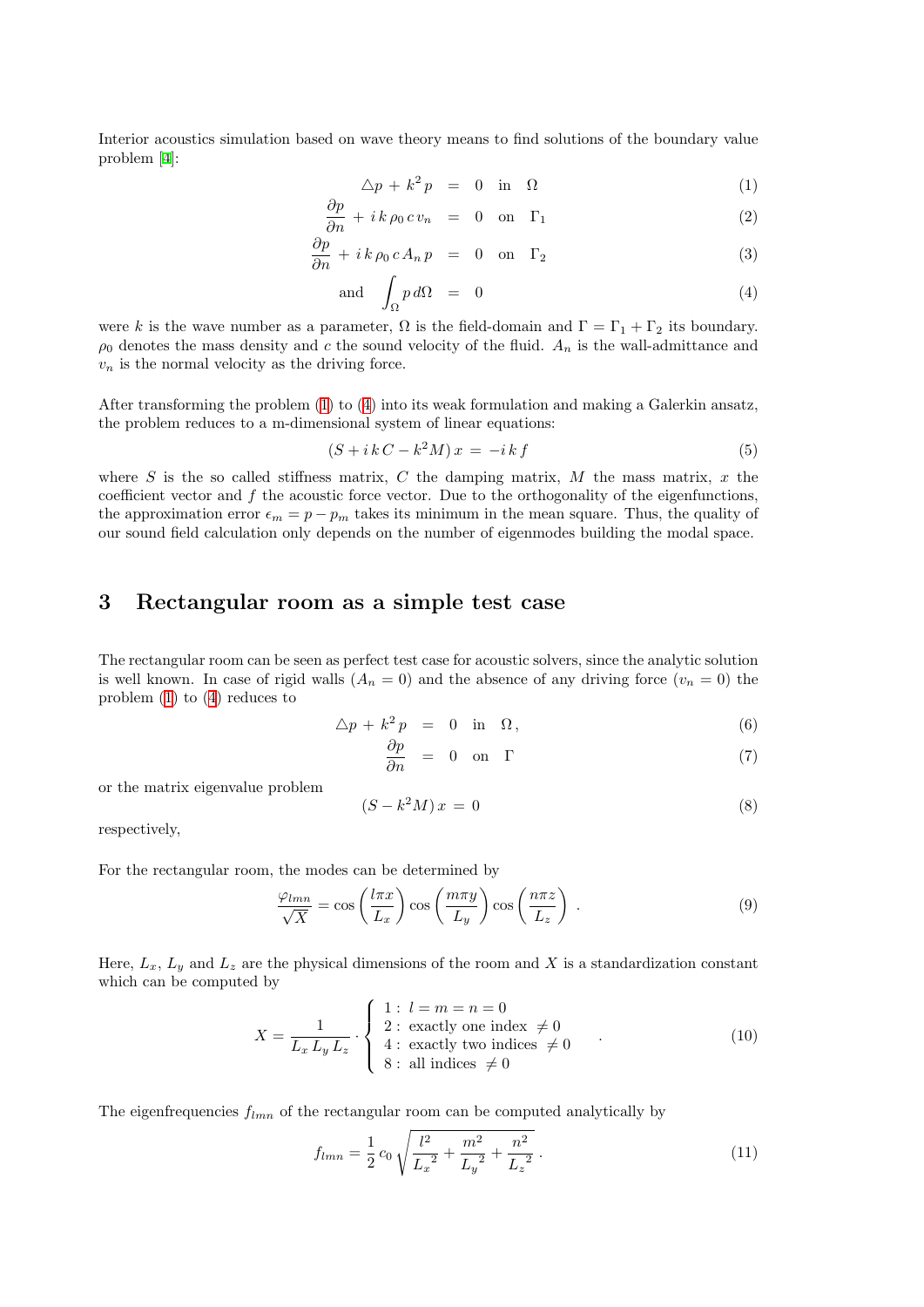#### <span id="page-2-2"></span>3.1 RMS-error

First, we computed the  $RMS<sup>1</sup>$  $RMS<sup>1</sup>$  $RMS<sup>1</sup>$ -error.

<span id="page-2-1"></span>
$$
||E_p||_2 := \sqrt{\sum_{i=0}^{N-1} (\tilde{p}_i - p_i)^2}
$$
 (12)

for a hard banded room with the physical dimension  $3m \times 5m \times 7m$  on different discretisation levels.



Figure 1: RMS error

Here,  $\tilde{p}_i$  denotes the computed and  $p_i$  the real sound pressure level at the mesh node i. N is the number of nodes within the mesh.

To not cause a growth of the error when using a finer mesh with more nodes  $N$ , the use of the normalized RMS-error instead of([12\)](#page-2-1) is recommended:

$$
||E||_2 := \sqrt{\frac{\sum_{i=0}^{N-1} (\tilde{p}_i - p_i)^2}{\sum_{i=0}^{N-1} p_i^2}}
$$
(13)

The reader may note that the graph labeled '58729 nodes' is the result of a simulation on mesh which approximately is conforming to the 'six nodes per wavelength'-rule for 140 Hz. As expected, the error below this frequency is small  $(||E||_2 \ll 1dB)$ .

### 3.2 Maximum error

Now we computed the maximum error within the same room and based on the same discretisations as used in section [3.1](#page-2-2) by using the normalized maximum error

$$
||E||_{\infty} := \frac{N}{\sqrt{\sum_{i=0}^{N-1} p_i^2}} \max_{i \in \{0...N-1\}} |\tilde{p}_i - p_i|
$$
\n(14)

<span id="page-2-0"></span><sup>1</sup>RMS:root mean square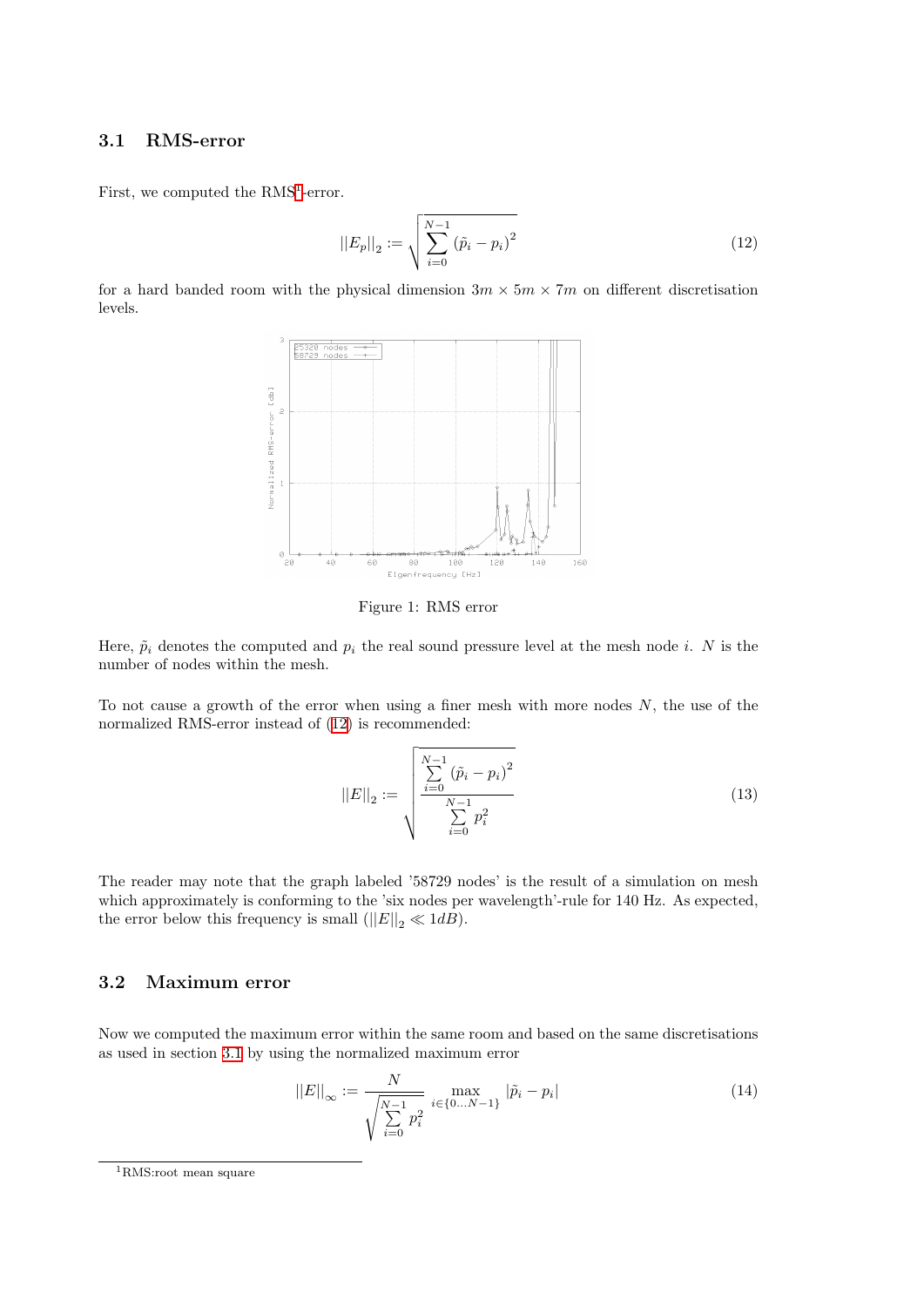

<span id="page-3-0"></span>Figure 2: Maximum error

The result of applying this error norm on the solution is visualized in figure [2](#page-3-0).

It can be stated that the normalized maximum error arises to large values much faster than the RMS error. One can easily check, that the maximum error exceeds the 1dB limit already at frequencies which are beyond the frequencies denoted by the rule of thumb.

#### 3.3 Consequences

As a consequence of the results in this test case, one should use the 'six nodes per wavelength'-rule only for simple test cases where the solution is smooth enough to be represented on such a mesh. For more realistic problems, e.g. rooms with rough edges and/or interiors which are connected by alleyways, we strongly suggest to use adaptive generated meshes.

## 4 Adaptive multigrid

We treat the number of desired eigenmodes as a fixed number and try to compute these eigensolutions by a finite element method within given error bounds.

Since we cannot compare our approximations with the unknown true solutions, we replace the latter ones by "better" approximations. In our case, we solve the eigenvalue problem([8\)](#page-1-1) in finite element spaces  $\mathcal{S}_L \subset H^1(\Omega)$  spanned by piecewise defined polynomials of linear order. To estimate the discretisation error, we compare these solutions with those from an approximation of quadratic order. We construct these higher order finite element spaces  $S_Q \supset S_L$  by a hierarchical extension with piecewise quadratic polynomials associated to the midnodes of edges in the underlying triangulation abbreviated as

$$
\mathcal{S}_Q = \mathcal{S}_L \oplus \mathcal{Q} \,. \tag{15}
$$

If we denote  $\{\varphi_{L,i} | i = 1, \ldots, n_L\}$  as the FE-basis of  $\mathcal{S}_L$  and  $\{\varphi_{Q,i} | i = 1, \ldots, n_Q\}$  as the FE-basis of Q, the corresponding discrete eigenvalue problem can be written in block form:

$$
\begin{pmatrix}\nS_{LL} & S_{LQ} \\
S_{QL} & S_{QQ}\n\end{pmatrix}\n\begin{pmatrix}\n\varphi_{L,i} \\
\varphi_{Q,i}\n\end{pmatrix}\n= \lambda_{\mathcal{S}_Q,i} \begin{pmatrix}\nM_{LL} & M_{LQ} \\
M_{QL} & M_{QQ}\n\end{pmatrix}\n\begin{pmatrix}\n\varphi_{L,i} \\
\varphi_{Q,i}\n\end{pmatrix}\n\tag{16}
$$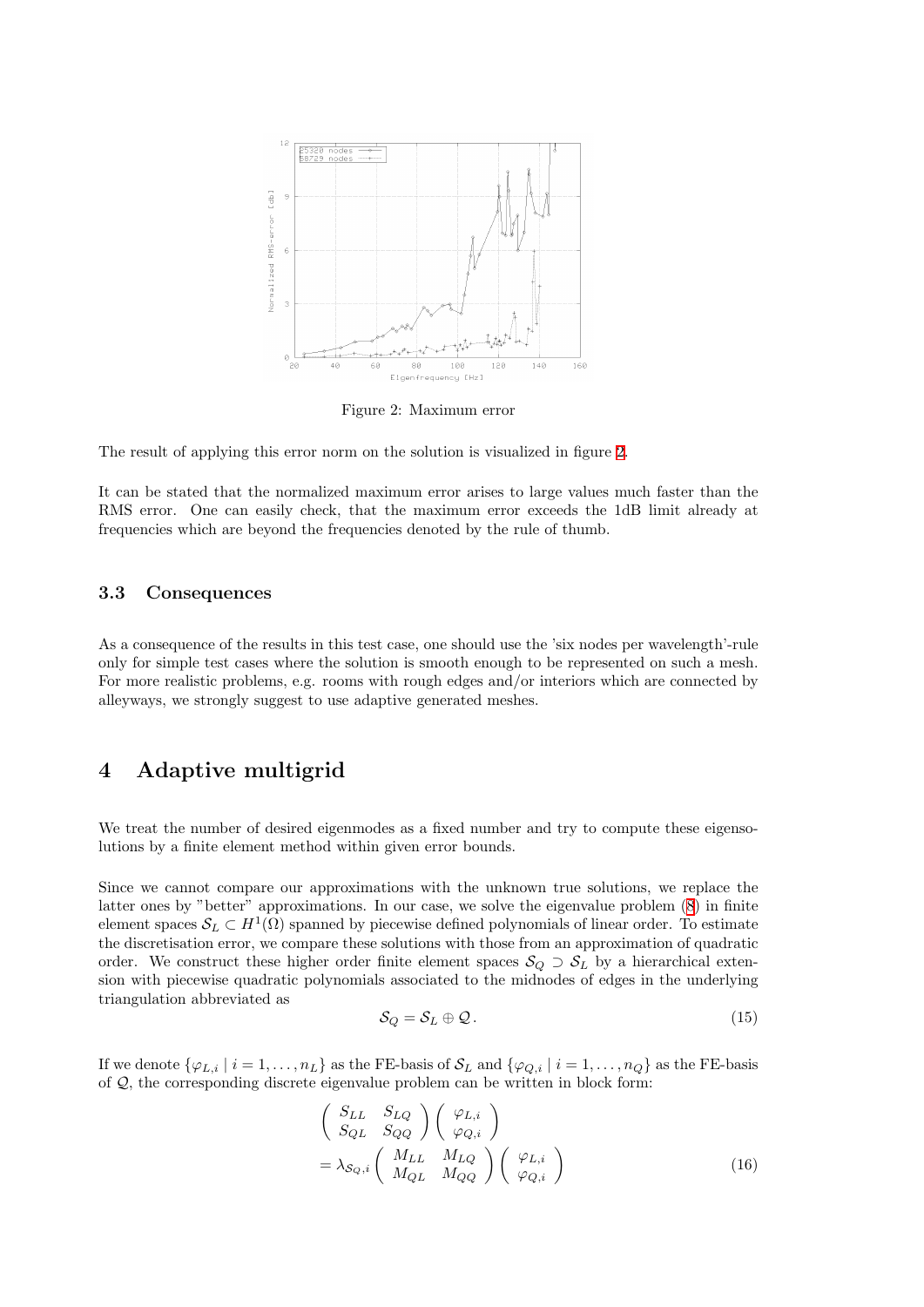Asdescribed in [[3\]](#page-5-2), we can estimate the total error  $\tilde{\lambda}_i - \lambda_i$  by an estimation of the iteration error  $\tilde{\lambda}_i - \lambda_{\mathcal{S}_Q, i}$  :

$$
\tilde{\lambda}_i - \lambda_i \le \frac{1}{1 - \beta} (\tilde{\lambda}_i - \lambda_{\mathcal{S}_Q, i}) \,. \tag{17}
$$

The estimate of the iteration error is [\[5](#page-5-3)]:

$$
\tilde{\lambda}_i - \lambda_{\mathcal{S}_Q, i} \le \frac{\lambda_{i+1}}{\lambda_{i+1} - \tilde{\lambda}_i} \frac{(r_i, B^{-1}r_i)}{(1 - \gamma_1)} . \tag{18}
$$

Here,  $B$  is a preconditioner of the matrix  $S$  and is constructed as

$$
B := \left(\begin{array}{cc} B_{LL} & 0\\ 0 & D_{QQ} \end{array}\right) \tag{19}
$$

 $B_{LL}$ is the multigrid preconditioner described in [[6\]](#page-5-4) and  $D_{QQ}$  the diagonal part of  $S_{QQ}$ .

The local error components as described in [\[1](#page-5-5)] can be quantified and initiate a local refinement of the mesh.

Thus, we construct a sequence of finite element spaces

$$
\mathcal{S}^k \subset \mathcal{S}^{k+1} \subset \ldots \subset H^1(\Omega) \tag{20}
$$

untilthe approximate solutions of  $(6)$  $(6)$ , $(7)$  $(7)$  reach the desired accuracy.

## 5 Results

As a remarkable result, we found out that the eigenfrequency calculation for a rectangular room with two different meshes, but with approximately the same dimension, is much more precise if one uses adaptive generated meshes. In figure [3](#page-4-0) this result is visualized based on a calculation of the first 25 eigenfrequencies of the test room described in section [3.1](#page-2-2).



<span id="page-4-0"></span>Figure 3: Eigenfrequency error

The uniform mesh was generated with 51329 nodes. The seed for the adaptive mesh was a coarse one, consisting of 1076 nodes. After six refinement steps, the adaptive mesh size was with 48454 nodes smaller than the one of the uniform mesh. Nevertheless the adaptive result beats the uniform one.